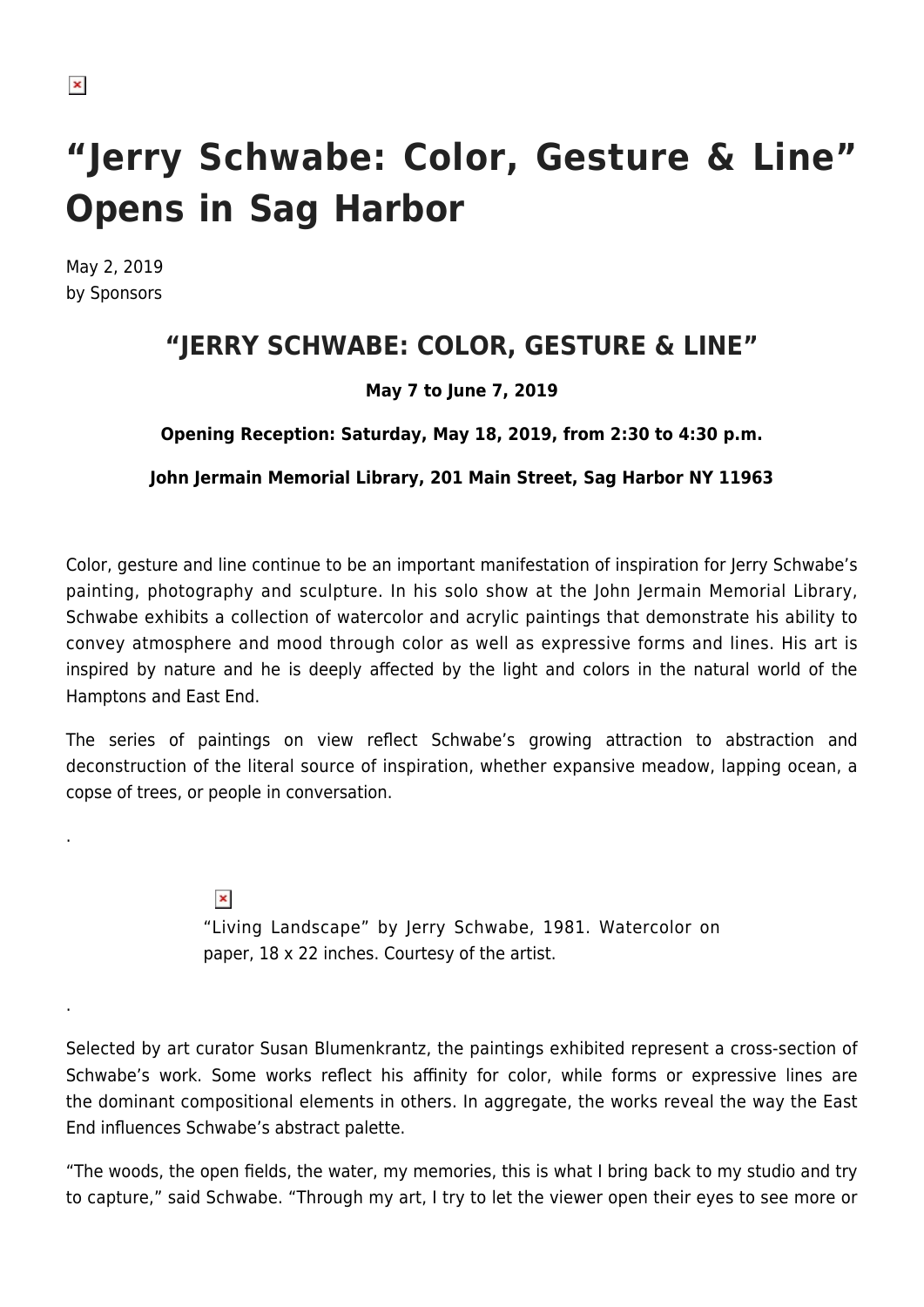feel more, emphasizing the beauty to allow them to perceive their experiences in a different manner."

 $\pmb{\times}$ 

.

.

.

.

.

.

"Celebration" by Jerry Schwabe, 2016. Watercolor on paper, 19  $\frac{1}{4}$  x 23 ¼ inches. Courtesy of the artist.

"Jerry Schwabe: Color, Gesture & Line" is on view May 7 to June 7, 2019 at the John Jermain Memorial Library in Sag Harbor, NY. An Opening Reception will be held on Saturday, May 18, 2019 from 2:30 to 4:30 p.m.

"I work liberally in watercolor, acrylic, photography and sculpture. Color, gesture, line and mood continue to be important to me," Schwabe said. "In my paintings especially, I follow intuitively what's next. My work is becoming increasingly more abstract with gesture and color combining to create compositions that are more about the emotional resonance and the memory of color rather than the literal landscape that inspired the work."

 $\pmb{\times}$ 

"Other Worlds #1" by Jerry Schwabe, 2018. Watercolor on paper, 20  $\frac{1}{4}$  x 24  $\frac{1}{4}$  inches. Courtesy of the artist.

#### $\pmb{\times}$

"Untitled #8″ by Jerry Schwabe, 2016. Watercolor on paper, framed & matted beneath UV Protection Glass, 19 x 23 inches. Courtesy of the artist.

"In this show, I hope viewers will feel a range of emotions inspired by the paintings that were selected by Susan Blumenkrantz."

 $\pmb{\times}$ 

"Lost Souls" by Jerry Schwabe, 2016. Watercolor on paper, 19 ¼ x 23 ¼ inches. Courtesy of the artist.